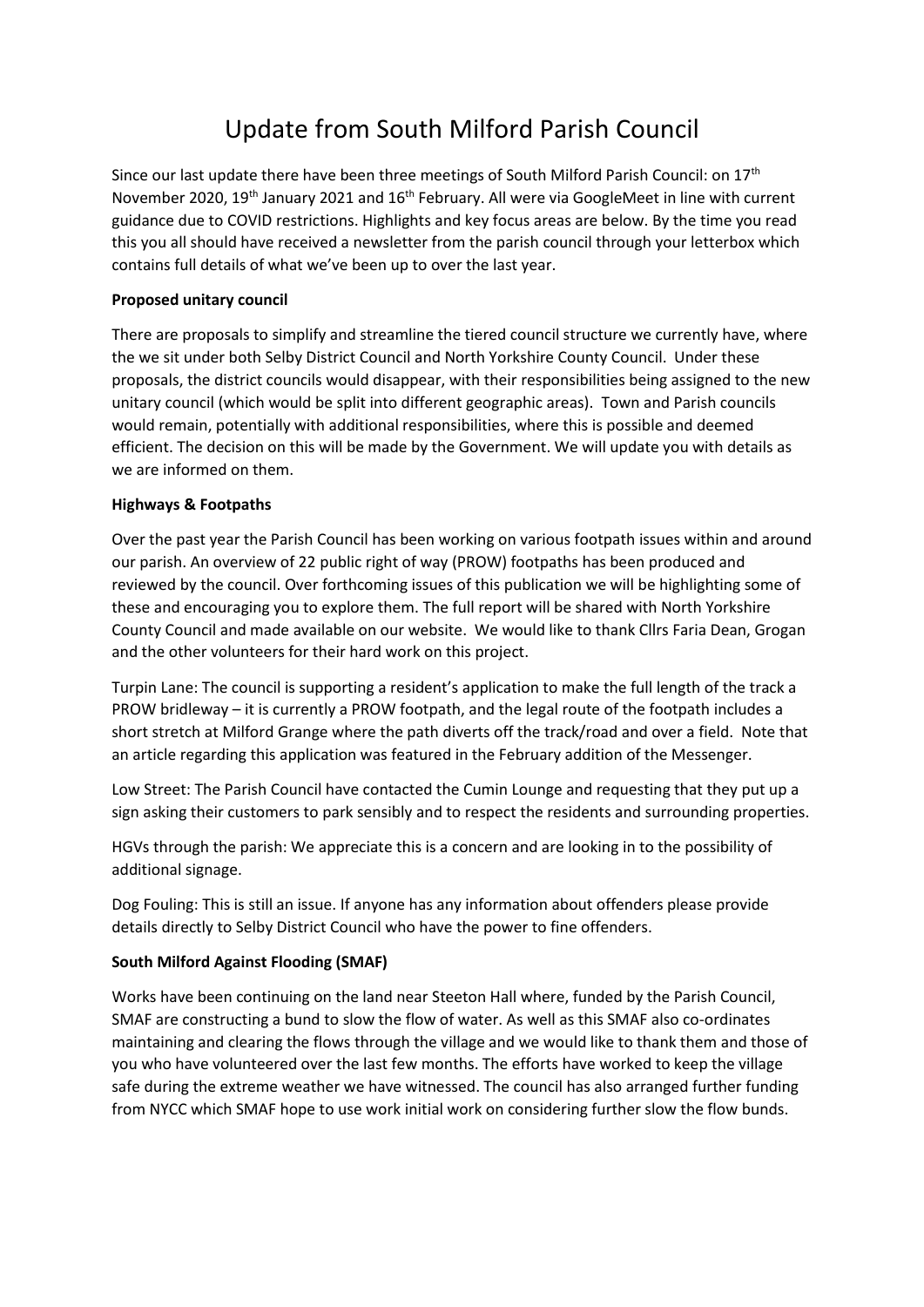#### **Grit Bins**

During 2021 the council will be reviewing the location of grit bins through the parish. A map of all locations is available on our website. If you would like to comment / request a new placement please get in touch.

#### **Park Committee**

The statutory annual ROSPA report has set out various items of recommended maintenance at the park, and the Parish Council will work with the Park Committee to prioritise these and help fund the works over the coming months.

## **Christmas Lights**

Unfortunately COVID restrictions meant that we were unable to have our 'switch on event' this year. We look forward to being able to have this in 2021. If any person or business from the village would like to sponsor a light please get in touch.

## **Other various updates**

We have provided financial support during the school holidays to provide free meals for school children via the service offered by the Swan pub.

Book bus stop & Little Free library (Sand Lane): The council are supportive of this as a resource for our residents and hope to move this inside Grove House when COVID restrictions are lifted.

Dog Exercise area: The council are looking into the possibility of using available section 106 money to create a free residents' dog exercising area in the old quarry off Westfield Lane. If you would like to raise your support or otherwise for this potential project, please get in touch.

Aero Club: The council has received further complains about over-flying, particularly effecting Lumby. This is being followed up with the club.

2021 Poppy Display: Following the success in 2020 of the knitted poppy displays in various towns and villages, South Milford is adopting this idea in 2021. Many thanks to Ceri Carter for organising this initiative. Full details were included in the February addition of the Messenger, but if anyone missed this and would like to get involved helping knit poppies, please get in touch and we will pass your details on to Ceri.

Cleaning and refurbishing benches and litter bins: The council are requesting quotes for this work. If you are a local handy person and could help with this, please get in touch with us.

#### **South Milford Community Support**

The Parish Council continues to support the South Milford Community Group, formed at the start of lockdown under its original name Isolation Help. The group is supported by volunteers from our wonderful surrounding villages and the council thanks all these volunteers for their efforts.

Contact details for the group are shown below, and you should all have received a leaflet inside your Parish Council newsletter with more information about the support this group can provide.

- Mobile: 07873 963477
- Email: southmilfordcommunity@gmail.com